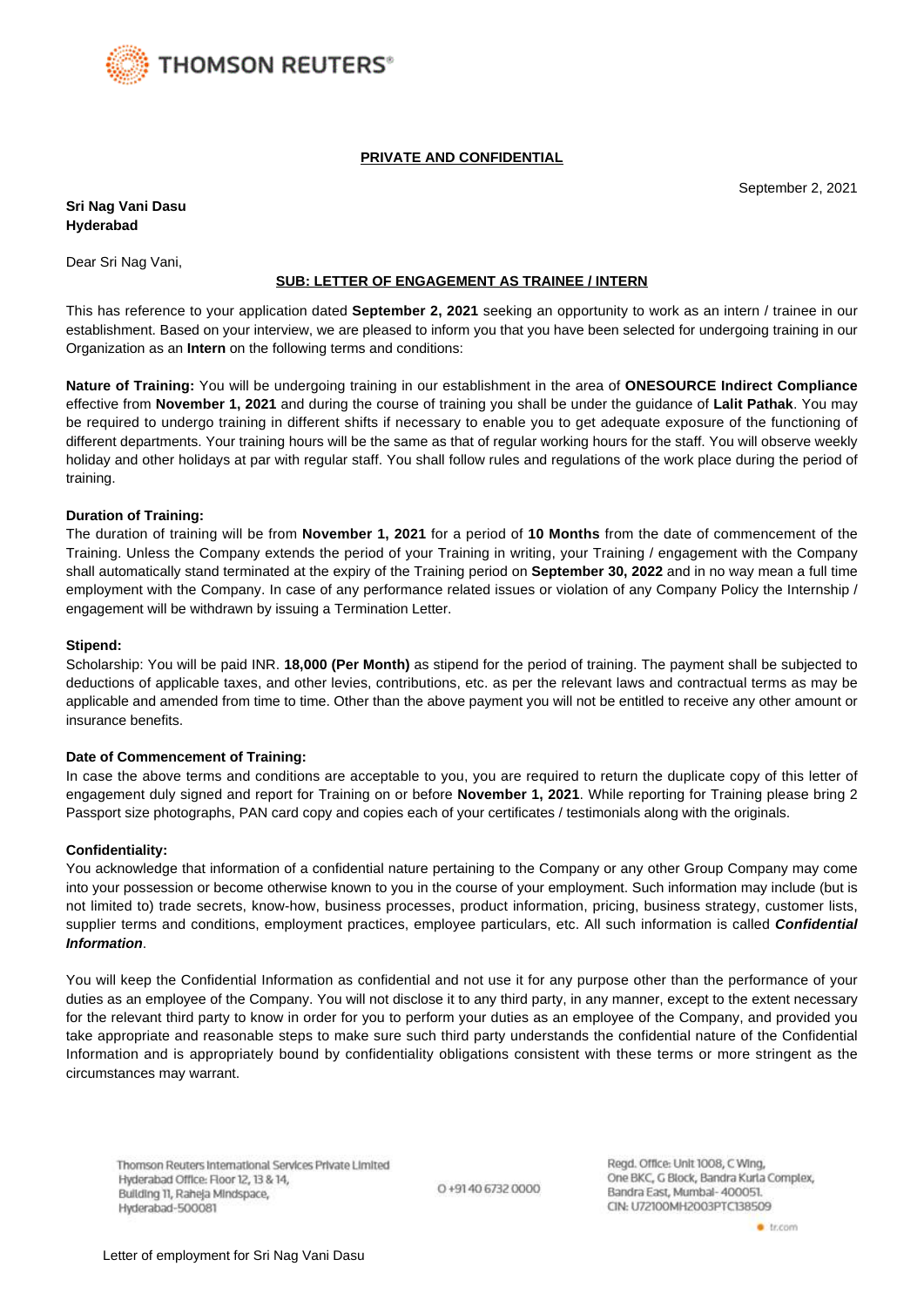

Confidentiality obligations set out in this clause do not apply to information that the Company generally makes known to the public or otherwise comes into public domain through no fault of yours.

## **Code of Conduct:**

a. The Company is part of the Thomson Reuters group of companies and upholds the shared values and standards of ethics and conduct that apply generally across the Thomson Reuters group of companies. As an employee of a Thomson Reuters group company you shall uphold the Thomson Reuters Code of Business Conduct and Ethics and any other codes or other relevant local company policies that the Company may from time to time notify as applying to its employees, including any modifications, alterations, additions, deletions or replacement of any of them at its sole discretion (together, Codes; each a Code).

The Codes are integral to the Company and are an important source of guidance to the Company's employees as to the standards of conduct expected of each of the Company's employees. While no document could possibly cover every question or circumstance with regard to your conduct and discipline as the Company's employee, the Codes provide guidance on some of the conduct issues that are critically important to us. Just as important, the Codes can help you identify when it's time to ask for guidance from your manager, a Thomson Reuters Human Resources business partner or a Thomson Reuters lawyer.

You may be asked for a written or signed acknowledgement for certain Codes. If so requested, please acknowledge that you have received access to and read those Codes and that you understand your obligations to comply with the Code. Regardless of whether you have provided such written or signed acceptance, you expressly agree that each of the Codes are binding on you and that it is important for you to comply with them at all times. If you have computer access, you will likely be able to submit your acknowledgment electronically. Information will be provided to you as to how to submit your electronic acknowledgment. If you do not have computer access, you should sign a copy of the acknowledgment form at the end of the Code and return it to your local Human Resources department.

b. The Company reserves the right to terminate your employment / engagement at any time if it does not receive your acknowledged, signed copy of any of the Codes. You acknowledge that non-compliance with any of the Codes or "Confidentiality Inventions Rights & Non-Competition Agreement" of Company's entity may result in disciplinary action against you, including, where the Company considers necessary under the circumstances, termination of your employment / engagement with or without notice.

## **Yours faithfully**

## **For Thomson Reuters International Services Private Limited**

 $\triangle$ 

**Catriona Mackness Director Regional HR India**

# **ENDORSEMENT**

I accept all the terms and conditions stipulated in this letter of engagement.

I shall report to Training on.............................................

**PLACE :**

**DATE :**

**Signature :**.............................